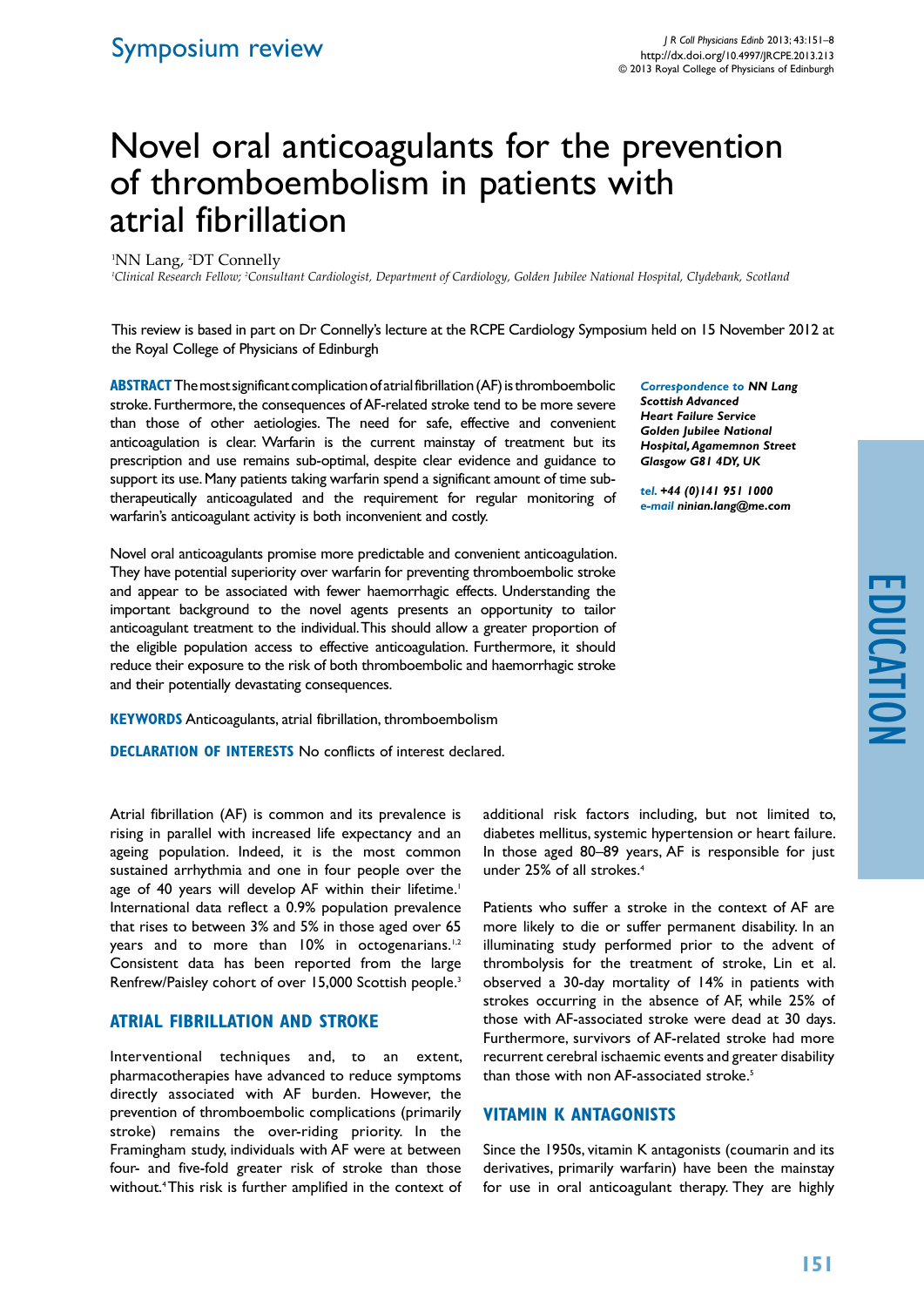effective in the reduction of ischaemic stroke in patients with AF, reducing the risk of stroke by 64% in comparison to placebo and by 37% when compared with antiplatelet therapy.6 Further, the anticoagulant effect of warfarin is readily reversed by the administration of vitamin K and its anticoagulant effect is easily measured using the International Normalised Ratio (INR). Despite these favourable properties, warfarin has significant constraints that have caused problems with its use and limited its uptake even in groups at high risk for thromboembolic complications of AF.

Scoring systems such as the  $CHADS<sub>2</sub>$  (congestive heart failure, hypertension, age, diabetes mellitus, stroke or transient ischaemic attack [TIA] or thromboembolism) and  $CHA<sub>2</sub>DS<sub>2</sub>-VASc$  (age 65–74, female, vascular disease) risk prediction models (Tables 1A and B and 2A and B) for thromboembolic risk in AF have been developed and validated.7 They have been incorporated into major national<sup>8,9</sup> and international<sup>10,11</sup> guidelines with the recommendation that patients at moderate or high risk of stroke should be anticoagulated (Figure 1).

| <b>TABLE IA CHADS</b> , score criteria |              |
|----------------------------------------|--------------|
| CHADS <sub>2</sub> risk factor         | <b>Score</b> |
| Congestive heart failure               |              |
| Hypertension                           |              |
| Age >75 years                          |              |
| Diabetes mellitus                      |              |
| Stroke or transient ischaemic attack   |              |

#### **TABLE 1B CHA<sub>2</sub>D<sub>2</sub>-VASc score criteria**

| <b>CHADS2VASc risk factor</b>                                                                    | Score |
|--------------------------------------------------------------------------------------------------|-------|
| Congestive heart failure or left ventricular<br>ejection fraction <40%                           |       |
| Hypertension                                                                                     |       |
| Age >75 years                                                                                    | າ     |
| Diabetes mellitus                                                                                |       |
| Stroke/transient ischaemic attack/<br>thromboembolism                                            |       |
| Vascular disease (prior myocardial<br>infarction, peripheral arterial disease, aortic<br>plaque. |       |
| Age 65-74 years                                                                                  |       |
| Sex category (female)                                                                            |       |

#### *Warfarin is under-prescribed*

Prescription and compliance with anticoagulation therapy remain disappointingly low. Notably, the Euro Heart Survey of AF patients revealed that only 67% of patients eligible for anticoagulation received this therapy

**TABLE 2A CHADS**<sub>2</sub> score and stroke rate. Adapted from the *European Society of Cardiology guidelines for the management*  of atrial fibrillation (2010).<sup>10</sup>

| <b>CHADS</b> <sub>2</sub> score | <b>Patients</b><br>$(n=1,733)$ | <b>Adjusted stroke</b><br>rate %/year |
|---------------------------------|--------------------------------|---------------------------------------|
|                                 | 120                            | 1.9                                   |
|                                 | 463                            | 2.8                                   |
| 2                               | 523                            | 4.0                                   |
| ٦                               | 337                            | 5.9                                   |
|                                 | 220                            | 8.5                                   |
| 5                               | 65                             | 12.5                                  |
|                                 |                                | 18.2                                  |

| <b>TABLE 2B CHA, D<sub>2</sub>-VASc score and stroke rate</b> |  |
|---------------------------------------------------------------|--|
|---------------------------------------------------------------|--|

| CHADS <sub>2</sub> score | <b>Patients</b><br>$(n=7,329)$ | <b>Adjusted stroke</b><br>rate %/year |
|--------------------------|--------------------------------|---------------------------------------|
| n                        |                                | 0                                     |
|                          | 422                            | 1.3                                   |
| $\overline{2}$           | 1,230                          | 2.2                                   |
| 3                        | 1,730                          | 3.2                                   |
| 4                        | 1,718                          | 4.0                                   |
| 5                        | 1,159                          | 6.7                                   |
| 6                        | 679                            | 9.8                                   |
| 7                        | 294                            | 9.6                                   |
| 8                        | 82                             | 6.7                                   |
| 9                        | 4                              | 15.2                                  |

and further concern remains that 'real world' prescribing is likely to be even lower.12,13 Reasons cited for the under-prescription of anticoagulants consistently include fear of precipitating bleeding. Although this can be a valid concern, it may also be overstated. Furthermore, the elderly are under-represented in anticoagulant treatment and are the very group who stand to benefit the most.<sup>14</sup>

**table 3** HAS-BLED scoring tool for the assessment of bleeding risk. From *European Society of Cardiology guidelines for*  the management of atrial fibrillation (2010).<sup>10</sup>

| Letter | <b>Clinical characteristic</b>                                           | <b>Points</b><br>awarded |
|--------|--------------------------------------------------------------------------|--------------------------|
| н      | <b>Hypertension</b>                                                      |                          |
| A      | Abnormal liver function and<br>abnormal renal function<br>(1 point each) | $1$ or $2$               |
| S      | Stroke                                                                   |                          |
| в      | Bleeding                                                                 |                          |
|        | Labile international normalised ratios                                   |                          |
| E      | Elderly (e.g. age >65 years)                                             |                          |
| n      | Drug or alcohol misuse<br>(1 point each)                                 | $1$ or $2$               |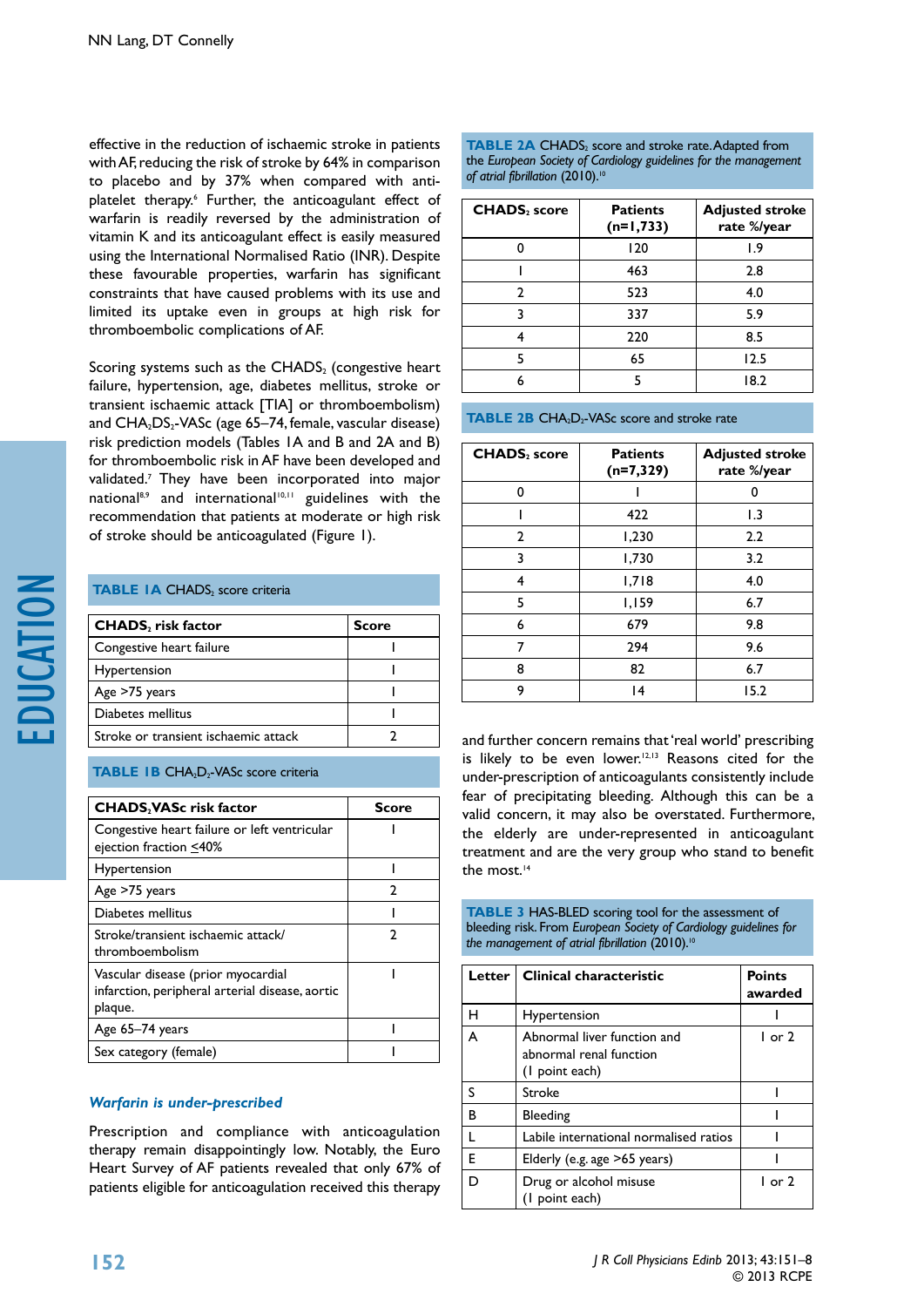

**FIGURE 1** Clinical flowchart for the use of oral anticoagulant for stroke prevention in atrial fibrillation. From the *European Society of Cardiology guidelines for the management of atrial fibrillation* (2010).<sup>1</sup>

The HAS-BLED scoring tool for bleeding risk (Table 3) has also been incorporated into clinical guidelines to assist in anticoagulation decisions but it should be recognised that many of the risk factors for bleeding (including advancing age and previous stroke) are also strongly associated with thromboembolic stroke.

# *Maintaining therapeutic anticoagulation with warfarin is challenging*

To achieve maximal therapeutic benefit for the prevention of ischaemic stroke it is important to achieve an INR of greater than two. However, exceeding an INR of 3.0 does

not provide additional protection from ischaemic events but does result in a progressive increase in the likelihood of intra-cerebral haemorrhage.<sup>15</sup> Achieving a stable, therapeutic INR may be easier in some patients than others but warfarin dosing can be a challenge and is influenced by genetic and dietary factors as well as concomitant medication. Gladstone et al. illustrated both the under-use of anticoagulants in patients with AF and the concerning proportion of patients receiving anticoagulation but with sub-therapeutic INR. In patients known to have AF presenting with a stroke, 39% of patients were receiving anticoagulant treatment (all warfarin) but only a quarter of the anticoagulated patients had an INR within the therapeutic range. Although the group with AF who presented with a subsequent stroke or TIA were more likely to be receiving an anticoagulant (57%), less than a third of these patients had an INR within the therapeutic range at presentation.<sup>16</sup>

Morgan and colleagues followed a group of over 6,000 Welsh patients with non-valvular AF. They demonstrated that in patients with AF at moderate or high risk for stroke, warfarin therapy is only effective at reducing the incidence of stroke if the target INR is achieved over 70% of the time. This is not often achieved in clinical practice. Furthermore, treatment with warfarin but with poor control (target INR achieved <30% of the time) appeared to be harmful.<sup>17</sup>

# *Therapeutic anticoagulation with warfarin is not immediate*

There is frequently a delay in achieving a therapeutic INR after recognition of the need for anticoagulation in patients with AF. This stems from the pharmacokinetics of warfarin and the requirement for loading doses before a stable therapeutic INR is achieved. In some instances, local requirements for warfarin therapy to be initiated via a dedicated anticoagulation clinic contribute to further delay. These factors may conspire to provide further time for left atrial thrombus to develop in the fibrillating heart. Irrespective of the ease and timing of achieving a stable INR and dosing regimen, warfarin therapy always requires monitoring. Regardless of age, this is inconvenient for the patient and is cumbersome and expensive for healthcare systems.

**table 4** Profiles of novel oral anticoagulants currently available. Adapted from Wisler and Becker (2012).32

|                          | Dabigatran                                                                                         | Rivaroxaban                                                                      | Apixaban                                                                |
|--------------------------|----------------------------------------------------------------------------------------------------|----------------------------------------------------------------------------------|-------------------------------------------------------------------------|
| <b>Target</b>            | Factor IIa                                                                                         | Factor Xa                                                                        | Factor Xa                                                               |
| <b>Dosing</b>            | Twice daily                                                                                        | Once daily                                                                       | Twice daily                                                             |
| Half-life (h)            | $12 - 17$                                                                                          | $5 - 13$                                                                         | $8 - 13$                                                                |
| Renal excretion (%)      | 80                                                                                                 | 33                                                                               | 25                                                                      |
| <b>Drug interactions</b> | Potent inhibitors of<br>P-glycoprotein (P-gp), reduce<br>dose with verapamil, avoid<br>dronedarone | Potent inhibitors of cytochrome<br>P450 3A4 (CYP3A4) or<br>P-glycoprotein (P-gp) | Potent inhibitors of P450 3A4<br>(CYP3A4) or P-glycoprotein<br>$(P-gp)$ |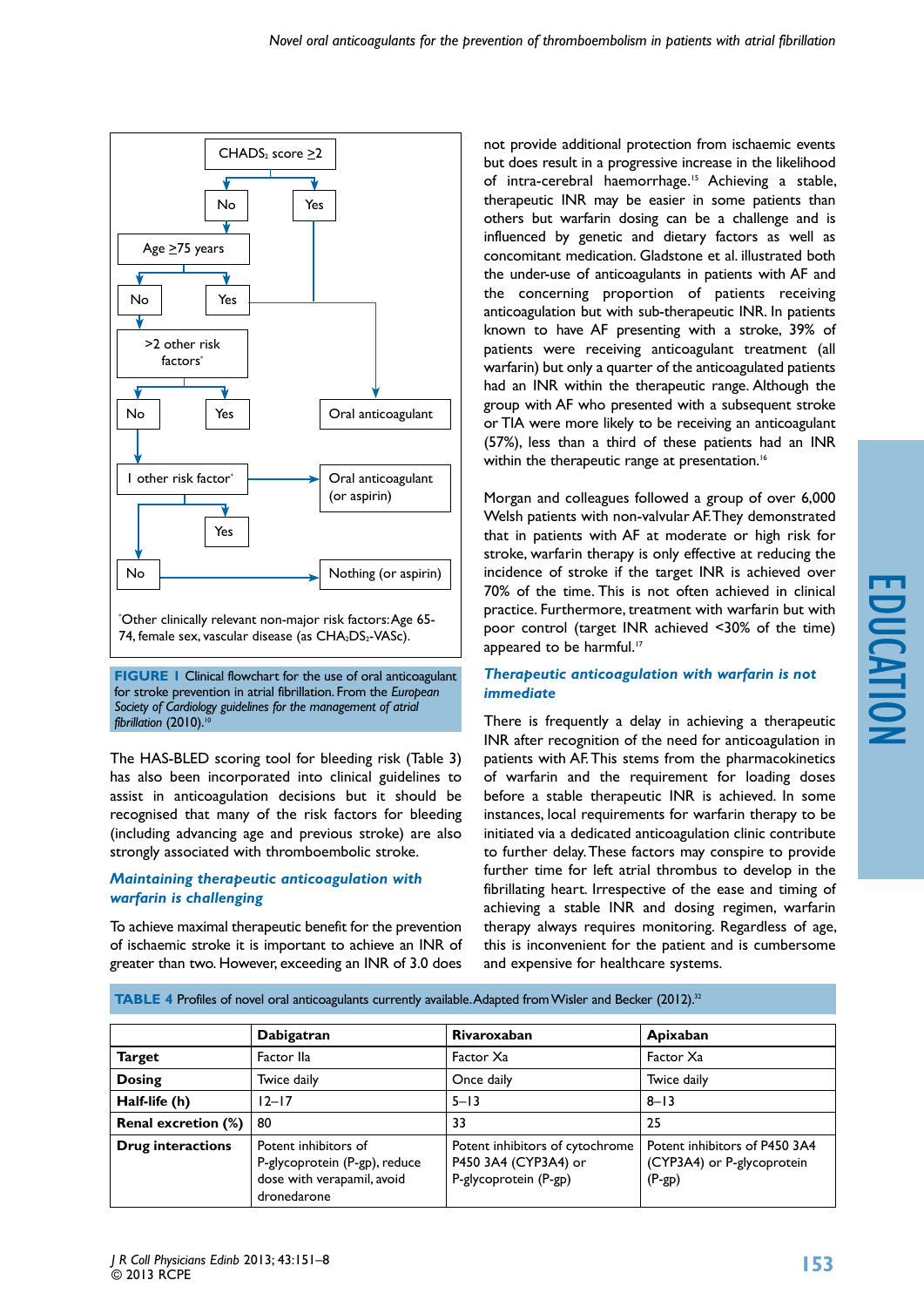# **Novel Oral Anticoagulants**

The search for novel oral anticoagulants has been motivated by the drawbacks associated with warfarin. The pharmaceutical industry has been extremely competitive in the search for the ideal oral anticoagulant. Arguably, the perfect agent would have a rapid onset of action and predictable efficacy without the requirement for routine monitoring. It would protect from thromboembolism at least as well as warfarin and its haemorrhagic risk profile would be at least as safe, with the means to rapidly reverse its effect if required.

Ximelagatran was the first novel direct oral thrombin inhibitor to reach late phase trials and was granted approval for human use in several countries. It was hoped that this drug would replace warfarin but, after a considerable investment of time and finance, Ximelagatran was withdrawn in 2006 after significant hepatotoxic effects were observed.

Subsequent development proceeded and novel oral anticoagulants including dabigatran etexilate, rivaroxaban and apixaban are now available (Table 4). Furthermore, they are now supported by randomised controlled trial data to support their use in the prevention of thromboembolism in patients with AF.18–20 Although developed with the same goal, the mechanisms of action, pharmacokinetic and pharmacodynamic profiles vary sufficiently that they may allow, or perhaps even require, tailoring of the choice of therapy depending on specific patient characteristics and requirements. Indeed, randomised controlled data reinforce this point although no direct comparison of these new agents has been performed, nor is this likely to occur. The three major novel oral anticoagulants currently available will be reviewed individually. It should be considered, however, that warfarin may remain the most appropriate treatment for a large number of patients with AF, particularly those already maintained with a stable regime and with an infrequent, convenient INR monitoring system in place. Other novel oral anticaogulants, including edoxaban, darexaban and betrixaban continue in development but detailed discussion of these agents is outside the scope of this review.

#### *Dabigatran etexilate*

Unlike rivaroxaban and apixaban, which both act to inhibit the coagulation cascade via antagonism of factor X, dabigatran is a direct thrombin (factor II) inhibitor. Administered as a prodrug, dabigatran etexilate is metabolised by plasma and liver esterases to the active moiety, dabigatran. This is a competitive, reversible antagonist of thrombin that reaches its peak plasma activity between 30 minutes and two hours after oral administration. It has a half-life of between 12 and 17 hours with approximately 80% of the dabigatran excreted

unaltered by the kidneys. Based upon this and other pharmacokinetic data, its effects have been examined using twice daily dosing regimens without coagulation monitoring.21 It should be used with caution in patients receiving inhibitors of P-glycoprotein (quinidine, verapamil, amiodarone, clarithromycin). Although the combination of dronedarone and dabigtran should be avoided, the combination of amiodarone and dabigatran does not require dosage alteration. The co-administration of potent inducers of P-glycoprotein such as phenytoin, carbamazepine, St John's wort and rifampicin should be avoided (Table 3). The use of dabigatran etexilate should be avoided in patients with an estimated glomerular filtration rate (eGFR) of less than 30 mL/min/1.73 $m^2$  and in patients with severe liver disease.

The effect of dabigatran on thromboembolic complications in patients with AF was examined in the Randomised Evaluation of Long-term anticoagulant therapY (RE-LY) study.<sup>18</sup> This trial recruited 18,113 patients with AF and at least one other risk factor for stroke and randomly assigned patients to either dabigatran 110 mg twice daily (BD), dabigatran 150 mg BD or warfarin with a target INR of 2–3. Those patients receiving dabigatran were blinded to the treatment dose received but warfarin administration was open-labelled. The mean  $CHADS<sub>2</sub>$  score for those recruited was 2.1 and the mean age of patients was 71.5 years. Those receiving warfarin had an INR within target range for 64% of the time. This result is similar to other major trials to include patients receiving warfarin but may be greater than achieved outside the clinical trial environment.

At a dose of 150 mg BD, dabigatran was associated with a significant reduction in ischaemic stroke or systemic embolism when compared with warfarin (1.11% per year vs 1.69% per year; hazard ratio [HR] 0.66 [confidence interval (CI) 0.53–0.82]; p<0.001), while the result at the 110 mg BD dose was not significantly different to warfarin. Of note, the converse dose-effect was noted when bleeding complications were assessed. Compared with those receiving warfarin, there was a trend toward fewer major haemorrhages in patients receiving dabigatran 150 mg BD and this effect was statistically significant in those administered 110 mg BD. There were 2.87 major bleeding episodes per year in those receiving dabigatran 110 mg BD and 3.57 episodes per year in those receiving warfarin (HR 0.80 [CI 0.70–0.93]; p=0.003). Patients receiving dabigatran (both doses) reported a significantly greater incidence of dyspeptic symptoms than those taking warfarin. Intracranial bleeding is the most devastating complication of anticoagulant therapy. Both doses of dabigatran were associated with impressive reductions in intracranial haemorrhage when compared with warfarin (dabigatran etexilate 110 mg BD: HR 0.30 [CI 0.19–0.45], p<0.001; dabigatran etexilate 150 mg BD HR 0.40 [CI 0.27–0.59],  $p<0.001$ ).<sup>22</sup>

education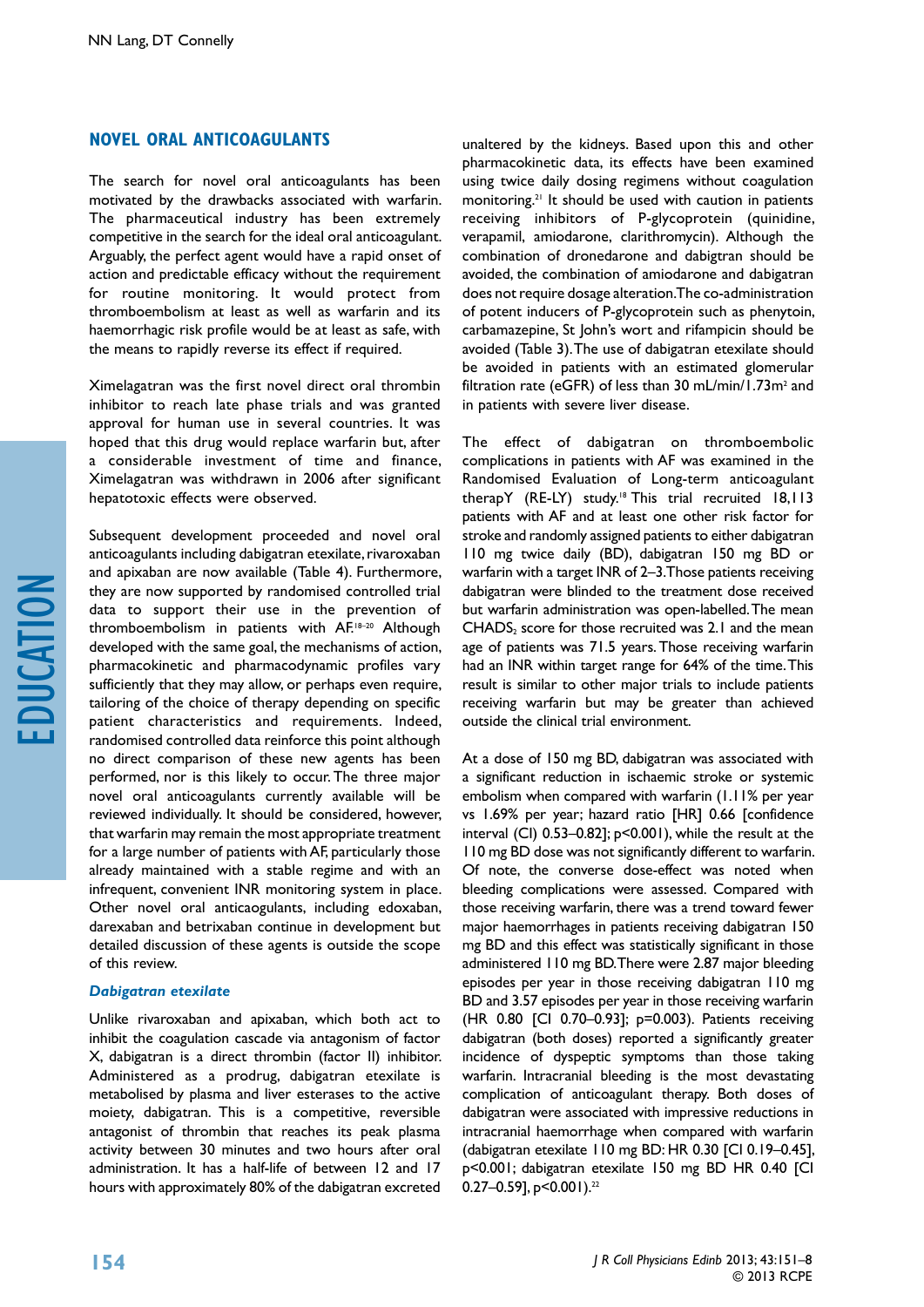Primarily based upon this trial data, the Scottish Medicines Consortium (SMC) has accepted dabigatran etexilate for use within National Health Service (NHS) Scotland for the prevention of stroke and systemic AF in patients with non-valvular AF. They specify that patients must also have one or more of the following risk factors to qualify: previous stroke, TIA or systemic embolism, left ventricular ejection fraction <40%, symptomatic heart failure, or age greater than 75 years. Patients aged 65 years or more qualify if they have diabetes mellitus, coronary artery disease or hypertension. They propose that the standard dose should be 150 mg BD except for patients over the age of 80 who should receive the lower dose of 110 mg BD. Based on the evidence from RE-LY they also suggest that in those patients younger than 80 years, a 110 mg twice daily dose may be considered when the thromboembolic risk is low and the bleeding risk is high.23

Guidance from the National Institute for Health and Clinical Excellence (NICE) is similar and highlights the importance of discussion between patient and healthcare provider regarding the differences between warfarin and dabigatran. Furthermore, they highlight that any decision to change from warfarin therapy to dabigatran should be made in the context of current INR stability.<sup>24</sup>

# *Rivaroxaban*

Rivaroxaban is an oral factor Xa inhibitor. Factor Xa is pivotal in the coagulation cascade as it is responsible for the conversion of prothrombin to biologically potent thrombin. Rivaroxaban has an onset of action approximately three to four hours after administration with predictable pharmacokinetics. Furthermore, there is little variation in pharmacodynamics in relation to age, sex or body weight. It has a half-life of between five and nine hours in healthy individuals and between nine and 13 hours in the elderly.<sup>25</sup> It is administered as a once daily preparation. Around one-third of the drug is excreted via the kidneys while the remainder is metabolised by the liver. There are no reported food interactions with rivaroxaban and the propensity for drug interactions is said to be low.<sup>26</sup> It is, however, recommended that the administration of potent inhibitors of cytochrome P450 3A4 (such as antifungal agents, chloramphenicol, clarithromycin, protease inhibitors) and inhibitors of P-glycoprotein (listed above) should be avoided. Rivaroxaban may be cautiously co-administered with potent inducers of cytochrome P450 3A4 (such as phenytoin, carbamazepine, phenobarbital and St John's wort) as well as inducers of P-glycoprotein (also listed above). It should be avoided in severe liver disease with coagulopathy, given at a reduced dose when the eGFR lies between 15–49 mL/ min/1.73 m<sup>2</sup>, and avoided completely when renal function is worse than this.

Randomised controlled trial data to support the use of rivaroxaban in patients with AF comes from the Rivaroxaban once daily, Oral, direct factor Xa inhibition Compared with vitamin K antagonism for prevention of stroke and Embolism Trial in Atrial Fibrillation (ROCKET-AF). This study compared rivaroxaban 20 mg OD (15 mg OD in patients with eGFR  $15-49$  mL/min/1.73m<sup>2</sup>) with warfarin (target INR 2–3) in 14,264 patients with nonvalvular AF and a  $CHADS<sub>2</sub>$  score of at least two. This comprised a higher risk group than those studied in RE-LY, with a mean  $CHADS<sub>2</sub>$  score of 3.47 and 55% of recruits having suffered a previous stroke, TIA or systemic embolism. Mean participant age was 73 years in both groups. Overall, warfarin therapy was less well controlled than in RE-LY with patients falling within target INR range for 58% of the time.<sup>19</sup>

After a mean follow-up of 1.9 years, per-protocol analysis revealed an event rate for stroke, TIA or systemic embolism of 1.7% per year in the rivaroxaban group and 2.2% in the group treated with warfarin. Statistical analysis confirmed non-inferiority of rivaroxaban versus warfarin (HR 0.79 [CI 0.66–0.96]; p<0.001). However, superiority of rivaroxaban was harder to demonstrate and only became statistically significant when investigators analysed the risk of stroke and systemic embolism in patients who remained on treatment over the course of 40 months (HR 0.79 [CI 0.65–0.95]; p<0.015). It was not found to be superior to warfarin in the stricter intentionto-treat analysis (HR 0.88 [CI 0.74–1.03]; p=0.117).

Major bleeding and clinically relevant non-major bleeding rates were similar in both groups but, importantly, intracranial haemorrhage was less frequent in those receiving rivaroxaban (0.49% per year vs. 0.74% per year; HR 0.67 [CI 0.47-0.94]; p=0.019).<sup>19</sup>

The SMC has considered the use of rivaroxaban in patients with non-valvular AF and one or more other risk factors for stroke. They approve the restricted use of rivaroxaban for patients who have poor INR control despite evidence that they are complying with a coumarin anticoagulant regimen. They also accept its use in patients who are allergic to or unable to tolerate coumarin anticoagulants. The SMC states that the once daily dosing schedule for rivaroxaban may confer some benefits to patients. Furthermore, its greater hepatic component to elimination may make it more suitable for patients with renal dysfunction. They recommend that patients with moderate to severe renal dysfunction receive a reduced dose of 15 mg once daily.<sup>27</sup> The National Institute for Health and Clinical Excellence has approved its use for the same patients either as a first choice anticoagulant or for those previously receiving warfarin. Again, they re-iterate the importance of an informed decision, particularly in the context of INR stability if a switch from warfarin is considered.<sup>28</sup>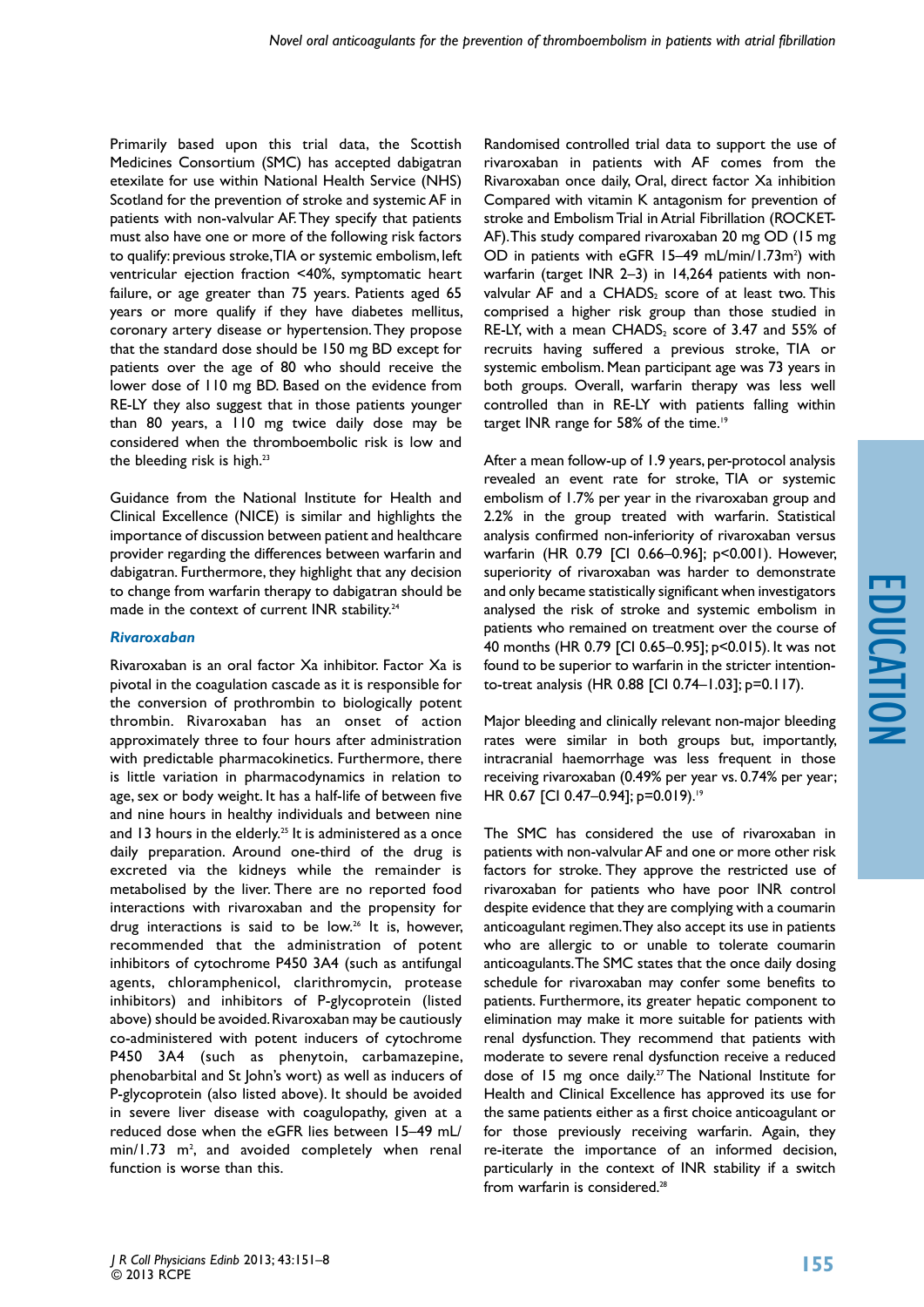#### *Apixaban*

Like rivaroxaban, apixaban is a direct factor Xa inhibitor. Its onset of maximal action is between one and three hours after dosing and it has a half-life of around 12 hours in healthy volunteers. Therefore twice daily dosing is recommended. Approximately 25% of its excretion is via the kidneys and other than interaction with potent inhibitors of the cytochrome P450 3A4, there is minimal reported drug interaction and advice on co-prescription is similar to that for rivaroxaban. It is suggested that it can be used with caution in patients with  $eGFR$  15–29 mL/min/1.73  $m^2$  and should be avoided if eGFR is less than 15 mL/min/1.73 m². It should be noted, however that patients with eGFR  $<$ 25mL/min/1.73 m<sup>2</sup> were not included in the phase III clinical trial of patients with AF.<sup>29</sup> Its use should be avoided in patients with severe liver disease or liver disease associated with coagulopathy. The standard recommended dose is 5 mg BD but this should be reduced to 2.5 mg BD in patients over the age of 80 years, those with a body weight of 60 kg and below, or serum creatinine ≥ 132 µmol/L.

The Apixaban for Reduction In Stroke and Other ThromboemboLic Events in atrial fibrillation (ARISTOTLE) trial provides the randomised controlled trial data to inform its use.<sup>20</sup> Published in 2011, after RE-LY and ROCKET-AF, this trial recruited 18,201 patients with AF and at least one risk factor for stroke. Subjects were randomised to receive either warfarin (target INR 2–3) or apixaban 5 mg BD (2.5 mg BD was given to patients recommended for dose reduction based upon the factors noted above). The patients recruited were marginally younger than those recruited to RE-LY and ROCKET-AF (mean age of patients was 70 years) and their stroke risk was lower than those in ROCKET-AF, but similar to RE-LY (mean  $CHADS<sub>2</sub>$  score was 2.1); INR control was also similar to RE-LY, with patients spending an average of 62% of time within the target INR range.

After a median follow-up of 1.8 years, apixaban was shown to be superior to warfarin for the primary composite end-point of stroke or systemic embolism (apixaban: 1.27% per year; warfarin: 1.60% per year; hazard ratio (HR) 0.79 [CI 0.66–0.95]; p=0.01 for superiority). In addition to this encouraging end-point, apixaban treatment was associated with fewer major bleeding events (HR 0.69 [CI 0.60–0.80]; p<0.001) and fewer haemorrhagic strokes (HR 0.51 [CI 0.35–0.75]; p<0.001). Furthermore, all-cause mortality was lower in the apixaban group (apixaban: 3.52% per year; warfarin: 3.94%; HR 0.89 [CI 0.80-0.99]; p=0.047).<sup>20</sup> There were no unexpected side-effects reported in patients taking apixaban and fewer patients stopped taking it than warfarin during the trial period.<sup>20</sup>

Apixaban has a variety of attractive properties, including less reliance upon renal excretion compared particularly with dabigatran, a good profile for tolerability as well as extremely encouraging clinical outcome data. Apixaban has had Food and Drug Administration (FDA) approval in the United States for the prevention of athromboembolic complications in patients with AF and has recently gained approval from both NICE and SMC for this indication.

# **Cautious Optimism for the Novel Oral Anticoagulants**

#### *Costs*

It is unclear whether the novel oral anticoagulants will eventually replace warfarin for thromboembolic stroke prevention in AF entirely. As with any new drug, particularly those for which there is a large eligible population, the financial cost of these agents has been a major concern for policy makers. While SMC and NICE have approved these three novel anticoagulants as outlined above and based upon a series of quality adjusted life year assessments, the true costs of these drugs remain to be seen. Unsurprisingly, the novel anticoagulants are more expensive than warfarin per se but there are also substantial costs inherent to current INR monitoring infrastructures. The potential for clinical benefit holds much greater emphasis for persuading policy changes rather than basing arguments simply on improved convenience for patients. As well as the obvious ethical element to this part of the argument, the large costs associated with caring for patients with either thromboembolic stroke or a haemorrhagic complication of anticoagulation need to be taken into account when making public health decisions.

#### *Monitoring*

Although some assays provide information, there is no standardised and routinely available method to give a quantification of the anticoagulant effect of the novel agents.<sup>25</sup> It can be crucial or, at the very least, useful to understand the degree of anticoagulation at times of emergency treatment for haemorrhage, for surgical procedures or for the assessment of potential anticoagulant overdose. Although the lack of requirement for regular routine anticoagulation monitoring can be seen as one of the major advantages of the novel oral anticoagulants over warfarin this may also prove to be a drawback for a subset of patients for whom achieving a stable INR while taking warfarin may, in fact, be noncompliant with medication. By switching these patients to a novel agent without the means to easily assess compliance we may, inadvertently, select a non-compliant population for (under-) treatment with novel agents.

#### *Reversibility*

Unlike the effects of warfarin that may be reversed by vitamin K, there is currently no simple antagonist to oppose the effects of the novel oral anticoagulants. This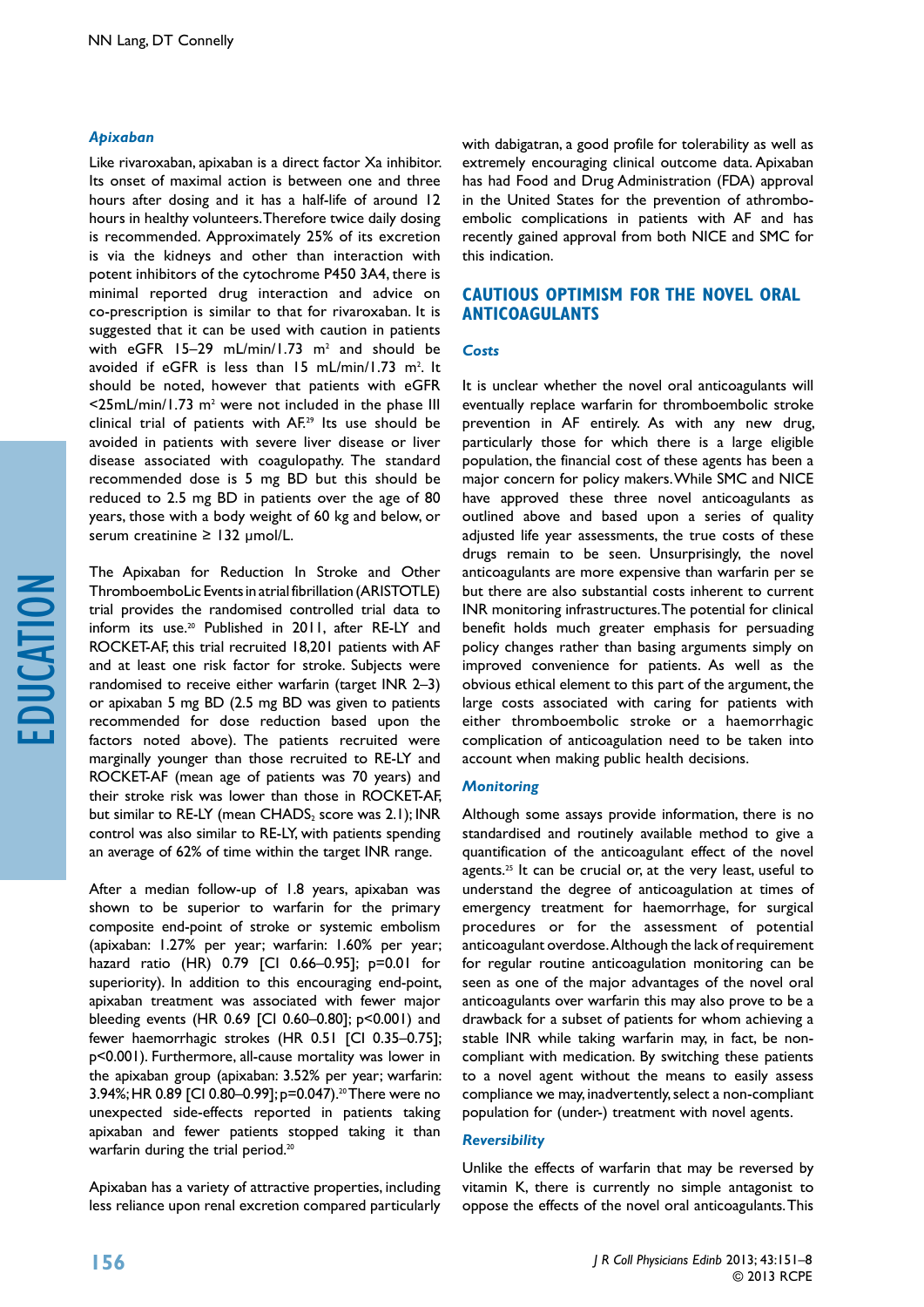remains a concern although the anticoagulant effect of the novel agents is shorter acting than that of warfarin. Haemodialysis may be used in case of dabigatran overdose<sup>30</sup> in view of its predominantly renal excretion but other measures are non-specific and include the administration of exogenous factor VII or fresh frozen plasma. The pharmaceutical industry understands that this deficiency is one of the major barriers to more widespread uptake of the novel agents. Clinical development of antagonists continues at pace.<sup>31</sup>

# **Conclusions**

The risk of thromboembolism as a consequence of AF is well documented and the need for safe, effective and convenient anticoagulation is clear. Clinical risk prediction tools and their incorporation into major guidelines have clarified those who stand to gain the most from anticoagulation. However, warfarin prescription remains sub-optimal and, even when it is prescribed, many patients spend a significant amount of time with a subtherapeutic INR. The requirement for regular INR monitoring is both inconvenient and costly.

#### **References**

- 1 Lloyd-Jones DM, Wang JJ, Leip EP et al. Lifetime risk for development of atrial fibrillation: the Framingham Heart Study. *Circulation* 2004; 110:1042–6. [http://dx.doi.org/10.1161/01.](http://dx.doi.org/10.1161/01.CIR.0000140263.20897.42) [CIR.0000140263.20897.42](http://dx.doi.org/10.1161/01.CIR.0000140263.20897.42)
- 2 Feinberg WM, Blackshear JL, Laupacis A et al. Prevalence, age distribution, and gender of patients with atrial fibrillation. Analysis and implications. *Arch Intern Med* 1995; 155:469–73. [http://dx.doi.](http://dx.doi.org/10.1001/archinte.1995.00430050045005) [org/10.1001/archinte.1995.00430050045005](http://dx.doi.org/10.1001/archinte.1995.00430050045005)
- 3 Stewart S, Hart CL, Hole D| et al. Population prevalence, incidence, and predictors of atrial fibrillation in the Renfrew/Paisley study. *Heart* 2001; 86:516–21. <http://dx.doi.org/10.1136/heart.86.5.516>
- 4 Kannel WB, Wolf PA, Benjamin EJ et al. Prevalence, incidence, prognosis, and predisposing conditions for atrial fibrillation: population-based estimates. *Am J Cardiol* 1998; 82:2N–9N. [http://](http://dx.doi.org/10.1016/S0002-9149(98)00583-9) [dx.doi.org/10.1016/S0002-9149\(98\)00583-9](http://dx.doi.org/10.1016/S0002-9149(98)00583-9)
- 5 Lin HJ, Wolf PA, Kelly-Hayes M et al. Stroke severity in atrial fibrillation. The Framingham Study. *Stroke* 1996; 27:1760–4. [http://](http://dx.doi.org/10.1161/01.STR.27.10.1760) [dx.doi.org/10.1161/01.STR.27.10.1760](http://dx.doi.org/10.1161/01.STR.27.10.1760)
- 6 Hart RG, Pearce LA, Aguilar MI. Meta-analysis: antithrombotic therapy to prevent stroke in patients who have nonvalvular atrial fibrillation. *Ann Intern* Med 2007; 146:857–67.
- 7 Olesen JB, Lip GY, Hansen ML et al. Validation of risk stratification schemes for predicting stroke and thromboembolism in patients with atrial fibrillation: nationwide cohort study. *BMJ* 2011; 342:d124.<http://dx.doi.org/10.1136/bmj.d124>
- 8 Scottish Intercollegiate Guidelines Network. *Antithrombotics: indications and management (SIGN 129)* [Internet]. Edinburgh: SIGN; 2012 [cited 2013 Feb 5]. Available from: [http://www.sign.](http://www.sign.ac.uk/pdf/SIGN129.pdf) [ac.uk/pdf/SIGN129.pdf](http://www.sign.ac.uk/pdf/SIGN129.pdf)
- 9 National Institute for Health and Clinical Excellence. *Atrial fibrillation (CG36)* [Internet]. London: NICE; 2006 [cited 2013 Feb 5]. Available from: [http://www.nice.org.uk/nicemedia/pdf/](http://www.nice.org.uk/nicemedia/pdf/CG036niceguideline.pdf) [CG036niceguideline.pdf](http://www.nice.org.uk/nicemedia/pdf/CG036niceguideline.pdf)
- 10 European Heart Rhythm Association, European Association for Cardio-Thoracic Surgery, Camm AJ et al. Guidelines for the management of atrial fibrillation: the Task Force for the Management of Atrial Fibrillation of the European Society of Cardiology (ESC). *Eur Heart J* 2010; 31:2369–429. [http://dx.doi.](http://dx.doi.org/10.1093/eurheartj/ehq278) [org/10.1093/eurheartj/ehq278](http://dx.doi.org/10.1093/eurheartj/ehq278)

The advent of novel oral anticoagulants promises a more predictable and convenient means to achieve anticoagulation. In addition to potential superiority over warfarin for the prevention of stroke, they also appear to be associated with fewer haemorrhagic effects including intracranial bleeding. Warfarin remains tried and tested with a wealth of clinical experience behind its use. However, understanding the important background to the novel agents presents an opportunity to tailor anticoagulant treatment, for example in the context of renal dysfunction, bleeding risk and concomitant medication. The most satisfactory prescribing policy for these agents will depend on both financial considerations and an appreciation of the positive and negative aspects of the novel agents. However, the development of yet more preparations, and eventually antidotes, will allow treatment of a greater proportion of the large population with AF who are currently left overexposed to the devastating consequences of thromboembolic stroke.

- 11 Camm AJ, Lip GY, De Caterina R et al. 2012 focused update of the ESC Guidelines for the management of atrial fibrillation: an update of the 2010 ESC Guidelines for the management of atrial fibrillation. Developed with the special contribution of the European Heart Rhythm Association. *Eur Heart J* 2012; 33:2719– 47.<http://dx.doi.org/10.1093/eurheartj/ehs253>
- 12 Lane DA, Lip GY. Barriers to anticoagulation in patients with atrial fibrillation: changing physician-related factors. *Stroke* 2008; 39:7–9. <http://dx.doi.org/10.1161/STROKEAHA.107.496554>
- 13 Nieuwlaat R, Capucci A, Lip GY et al. Antithrombotic treatment in real-life atrial fibrillation patients: a report from the Euro Heart Survey on Atrial Fibrillation. *Eur Heart J* 2006; 27:3018–26. [http://](http://dx.doi.org/10.1093/eurheartj/ehl015) [dx.doi.org/10.1093/eurheartj/ehl015](http://dx.doi.org/10.1093/eurheartj/ehl015)
- 14 Mant J, Hobbs FD, Fletcher K et al. Warfarin versus aspirin for stroke prevention in an elderly community population with atrial fibrillation (the Birmingham Atrial Fibrillation Treatment of the Aged Study, BAFTA): a randomised controlled trial. *Lancet* 2007; 370:493–503. [http://dx.doi.org/10.1016/S0140-6736\(07\)61233-1](http://dx.doi.org/10.1016/S0140-6736(07)61233-1)
- 15 Odén A, Fahlén M, Hart RG. Optimal INR for prevention of stroke and death in atrial fibrillation: a critical appraisal. *Thromb Res* 2006; 117:493–9. <http://dx.doi.org/10.1016/j.thromres.2004.11.025>
- 16 Gladstone DJ, Buie E, Fang J et al. Potentially preventable strokes in high-risk patients with atrial fibrillation who are not adequately anticoagulated. *Stroke* 2009; 40:235–40. [http://dx.doi.org/10.1161/](http://dx.doi.org/10.1161/STROKEAHA.108.516344) [STROKEAHA.108.516344](http://dx.doi.org/10.1161/STROKEAHA.108.516344)
- 17 Morgan CL, McEwan P, Tukiendorf A et al. Warfarin treatment in patients with atrial fibrillation: observing outcomes associated with varying levels of INR control. *Thromb Res* 2009; 124:37–41. <http://dx.doi.org/10.1016/j.thromres.2008.09.016>
- 18 Connolly SJ, Ezekowitz MD, Yusuf S et al. Dabigatran versus warfarin in patients with atrial fibrillation. *N Engl J Med* 2009; 361:1139–51. <http://dx.doi.org/10.1056/NEJMoa0905561>
- 19 Patel MR, Mahaffey KW, Garg J et al. Rivaroxaban versus warfarin in nonvalvular atrial fibrillation. *N Engl J Med* 2011; 365:883–91. <http://dx.doi.org/10.1056/NEJMoa1009638>
- 20 Granger CB, Alexander JH, McMurray JJ et al. Apixaban versus warfarin in patients with atrial fibrillation. *N Engl J Med* 2011; 365:981–92. <http://dx.doi.org/10.1056/NEJMoa1107039>

education